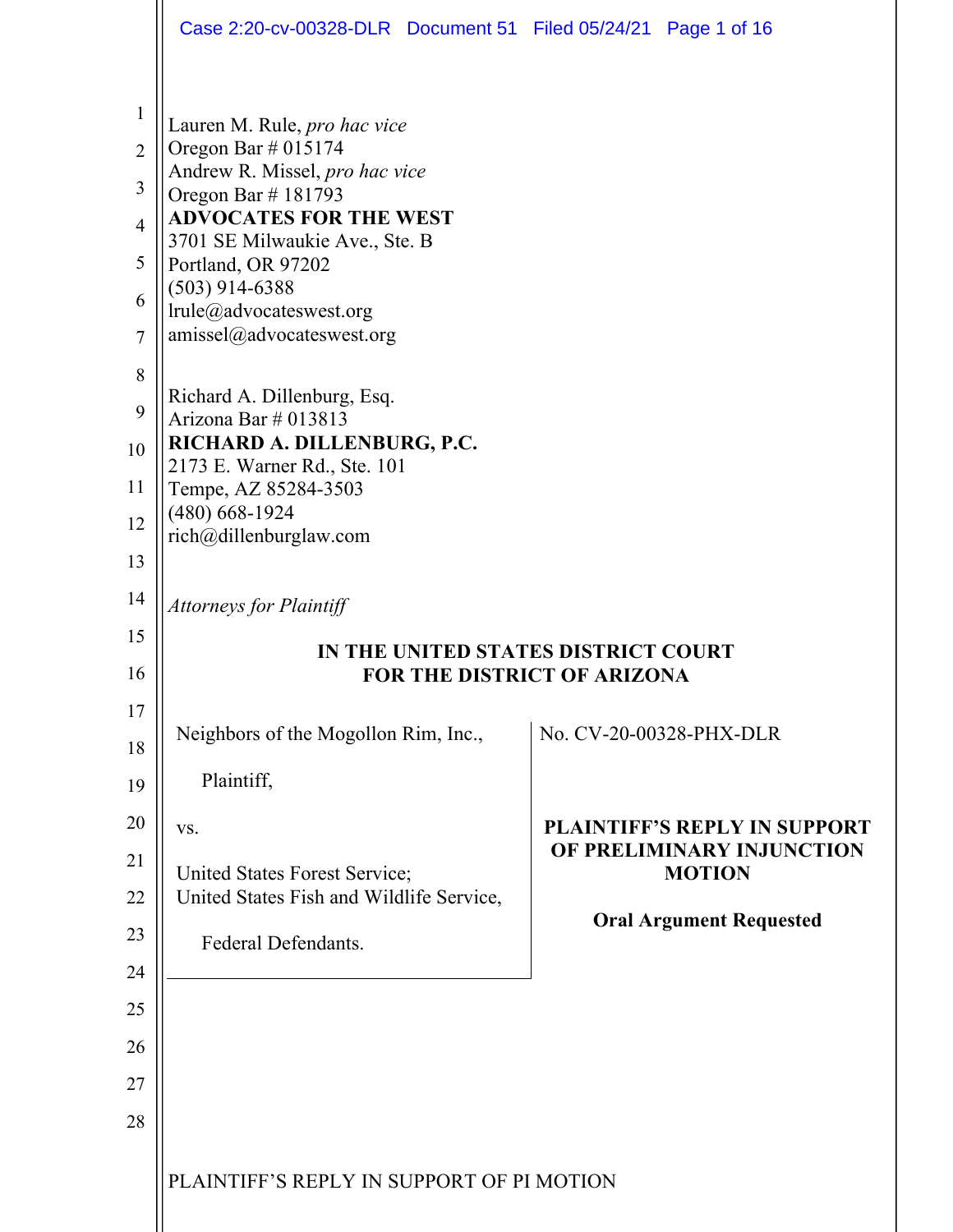|                | Case 2:20-cv-00328-DLR  Document 51  Filed 05/24/21  Page 2 of 16                                                                                                |
|----------------|------------------------------------------------------------------------------------------------------------------------------------------------------------------|
|                |                                                                                                                                                                  |
| 1              | <b>TABLE OF CONTENTS</b>                                                                                                                                         |
| $\overline{2}$ |                                                                                                                                                                  |
| 3              |                                                                                                                                                                  |
| 4<br>5         | NO MATTER WHAT THEY CHOOSE TO DO, PLAINTIFF'S MEMBERS ARE LIKELY TO SUFFER IRREPARABLE HARM IF<br>Ι.<br><b>GRAZING IS ALLOWED ON THE COLCORD/TURKEY PASTURE2</b> |
| 6              | The Harms Associated With Installing Fencing Are Irreparable2<br>A.                                                                                              |
| 7              | Contrary to Federal Defendants' Arguments, Irreparable Harm Is<br>Likely for Plaintiff's Members Who Do Not Install Fencing3<br><b>B.</b>                        |
| 8              | $C_{\cdot}$                                                                                                                                                      |
| 9              |                                                                                                                                                                  |
| 10<br>11       | FEDERAL DEFENDANTS GREATLY OVERSTATE THE LIKELY<br>П.<br>HARM TO THE GRAZING PERMITTEE FROM AN INJUNCTION 8                                                      |
| 12             | III. AN INJUNCTION WOULD SERVE THE PUBLIC INTEREST 10                                                                                                            |
| 13             |                                                                                                                                                                  |
| 14             |                                                                                                                                                                  |
| 15             |                                                                                                                                                                  |
| 16             |                                                                                                                                                                  |
| 17             |                                                                                                                                                                  |
| 18             |                                                                                                                                                                  |
| 19             |                                                                                                                                                                  |
| 20             |                                                                                                                                                                  |
| 21             |                                                                                                                                                                  |
| 22             |                                                                                                                                                                  |
| 23             |                                                                                                                                                                  |
| 24             |                                                                                                                                                                  |
| 25             |                                                                                                                                                                  |
| 26             |                                                                                                                                                                  |
| 27             |                                                                                                                                                                  |
| 28             |                                                                                                                                                                  |
|                | PLAINTIFF'S REPLY IN SUPPORT OF PI MOTION                                                                                                                        |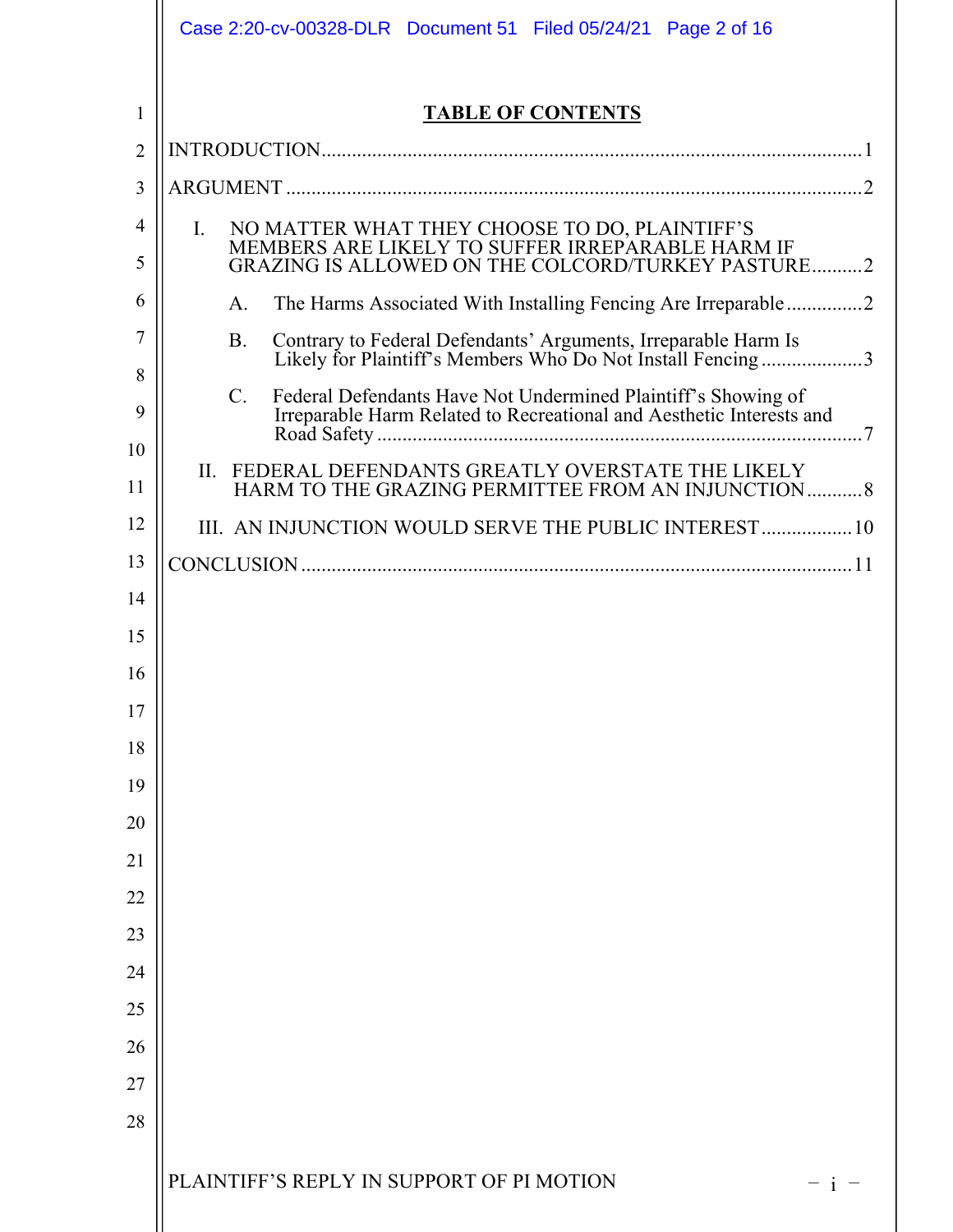|                | Case 2:20-cv-00328-DLR  Document 51  Filed 05/24/21  Page 3 of 16 |  |  |  |  |
|----------------|-------------------------------------------------------------------|--|--|--|--|
| 1              | <b>TABLE OF AUTHORITIES</b>                                       |  |  |  |  |
| $\overline{2}$ | <b>Cases</b>                                                      |  |  |  |  |
| 3              | Ariz. Dream Act Coal. v. Brewer,                                  |  |  |  |  |
| 4              |                                                                   |  |  |  |  |
| 5              |                                                                   |  |  |  |  |
| 6              |                                                                   |  |  |  |  |
| $\tau$         | Ctr. for Biological Diversity v. Bernhardt,                       |  |  |  |  |
| 8              |                                                                   |  |  |  |  |
| 9              | Chalk v. U.S. Dist. Ct. C.D. Cal.,                                |  |  |  |  |
| 10             |                                                                   |  |  |  |  |
| 11             | Chaplaincy of Full Gospel Churches v. England,                    |  |  |  |  |
| 12             |                                                                   |  |  |  |  |
| 13             |                                                                   |  |  |  |  |
| 14             | Small v. Avanti Health Sys., LLC,                                 |  |  |  |  |
| 15             |                                                                   |  |  |  |  |
| 16             |                                                                   |  |  |  |  |
| 17             | <b>Statutes</b>                                                   |  |  |  |  |
| 18             |                                                                   |  |  |  |  |
| 19             |                                                                   |  |  |  |  |
| 20             |                                                                   |  |  |  |  |
| 21             |                                                                   |  |  |  |  |
| 22             |                                                                   |  |  |  |  |
| 23             |                                                                   |  |  |  |  |
| 24             |                                                                   |  |  |  |  |
| 25             |                                                                   |  |  |  |  |
| 26             |                                                                   |  |  |  |  |
| 27             |                                                                   |  |  |  |  |
| 28             |                                                                   |  |  |  |  |
|                | PLAINTIFF'S REPLY IN SUPPORT OF PI MOTION<br>$-$ ii $-$           |  |  |  |  |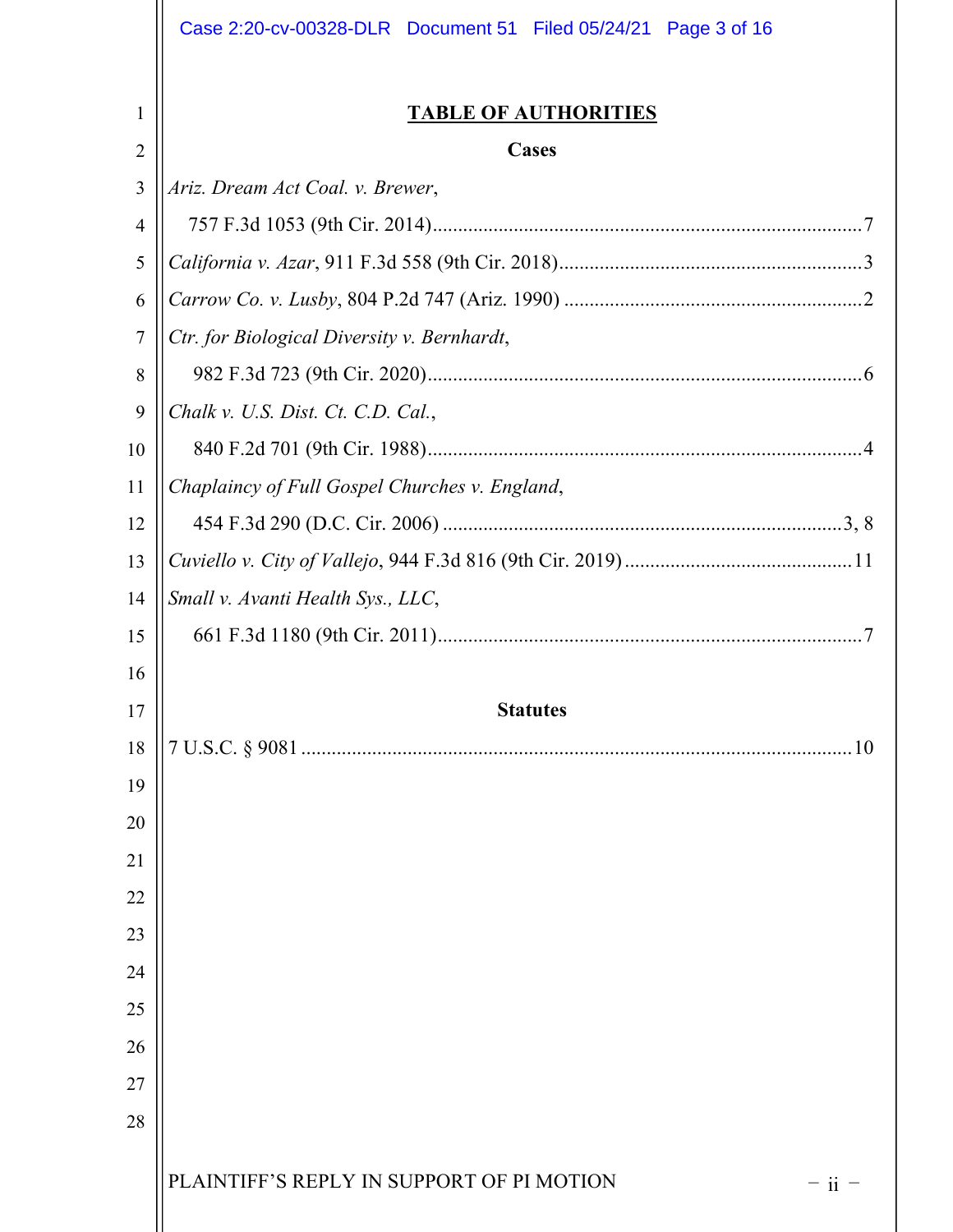1

## **INTRODUCTION**

2 3 4 5 6 7 8 9 10 11 12 13 14 15 16 In their response to Plaintiff's preliminary injunction motion, Federal Defendants mischaracterize the nature of the difficult decision that Plaintiff's members must make with respect to whether to install fencing. FD PI Resp. (ECF No. 48) at 8–10. According to Federal Defendants, the only burden faced by Plaintiff's members in connection with installing fencing is the burden of "complying with the law," which cannot amount to irreparable harm. This is incorrect: Plaintiff's members who choose to put up fencing will not be doing so in order to comply with any law—there *is no law* requiring fencing—but rather to protect against the likely irreparable harm flowing from the Forest Service's flawed decision to authorize grazing on the Colcord/Turkey Pasture. If this Court denies preliminary relief but ultimately ends up agreeing with Plaintiff that the Forest Service's decision was unlawful, Plaintiff's victory will be a somewhat hollow one, as its members will be out thousands of dollars they cannot recover and stuck with fences they do not want. Plaintiff simply asks that its members not be forced to choose between two forms of irreparable harm (paying for unwanted fencing or risking personal injury and property damage) unless and until the Court finds the agency's decision was lawful.

17 18 19 20 21 22 23 As for the "balance of harms" and "public interest" preliminary injunction factors, Federal Defendants lean heavily on the supposed harm that an injunction would cause to the private interests of the Bar X grazing permittee. FD PI Resp. at 16–17. But Federal Defendants make a number of incorrect assertions and leave out some key facts. For instance, they fail to mention that the permittee's cattle herd is *larger* this year than it was the last three grazing seasons, giving lie to the claim (one never made by the permittee itself) that the permittee cannot reduce its herd size in response to the current drought.

24 25 26 27 28 The one year that grazing was allowed on the Colcord/Turkey Pasture, it had seriously deleterious effects on Plaintiff's members. There is no reason to think that things will be different this summer, which is why many of Plaintiff's members are considering paying for expensive fencing that they do not want. Those harms outweigh any speculative harm to the permittee or the public, so preliminary relief is appropriate.

# PLAINTIFF'S REPLY IN SUPPORT OF PI MOTION  $-1$  –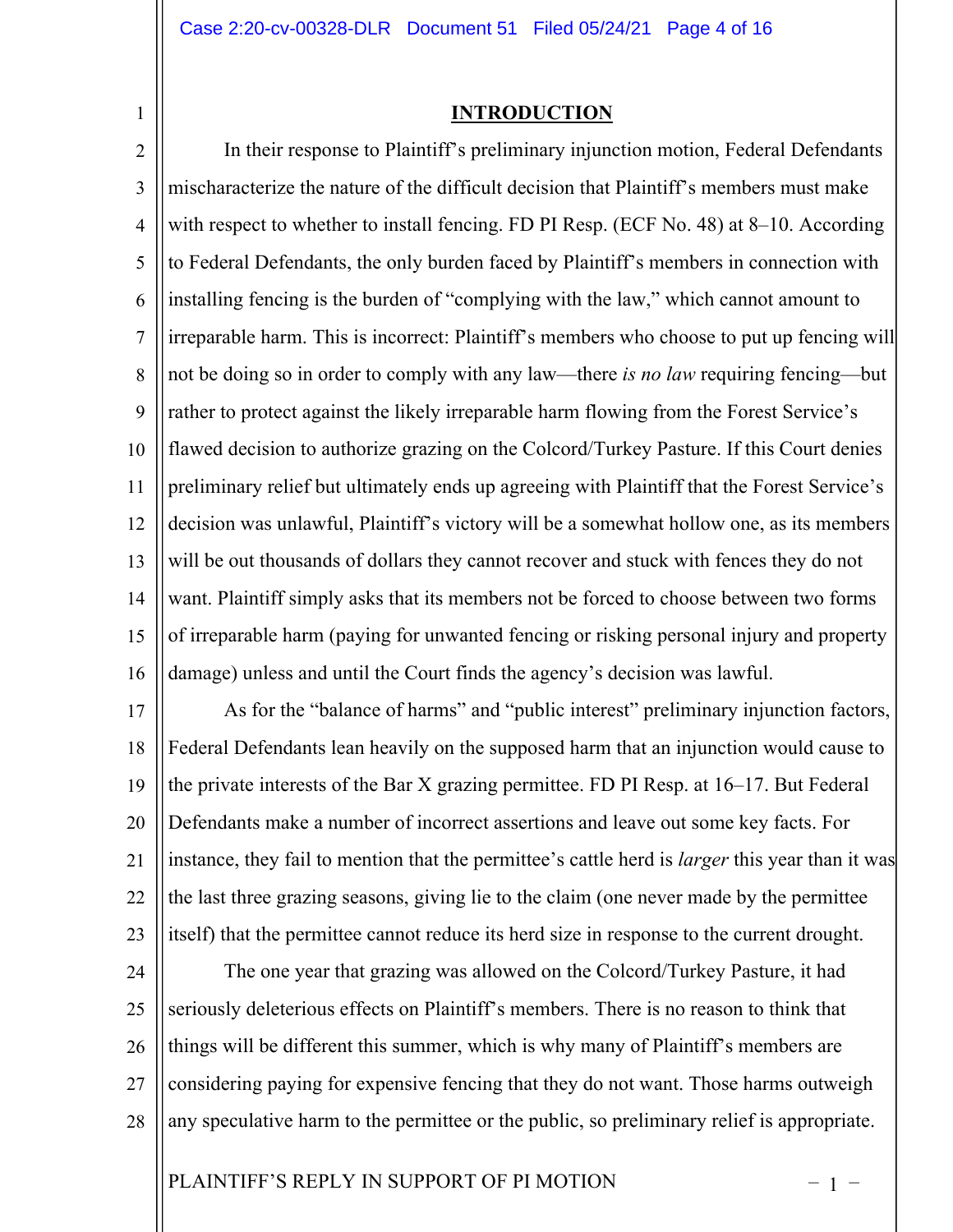## **ARGUMENT**

# **I. NO MATTER WHAT THEY CHOOSE TO DO, PLAINTIFF'S MEMBERS ARE LIKELY TO SUFFER IRREPARABLE HARM IF GRAZING IS ALLOWED ON THE COLCORD/TURKEY PASTURE.**

# **A. The Harms Associated With Installing Fencing Are Irreparable.**

5 6 7 Federal Defendants argue that any harm flowing from having to install fencing is not irreparable because such fence installation would be mere "compliance with state law." FD PI Resp. at 8–10. This argument is wrong for at least two reasons.

8 9 10 11 12 13 14 15 16 17 18 19 20 21 22 23 24 25 26 First, nothing in Arizona law requires Plaintiff's members to install fencing, so those who choose to install fencing will not be doing so in order to "comply with" any law. The relevant state statute does not require *anything*, <sup>1</sup> but merely "mak[es] fencing a prerequisite to recovering damages from livestock owners" whose livestock trespass on private property. *Carrow Co. v. Lusby*, 804 P.2d 747, 750 (Ariz. 1990). Plaintiff's members have made clear that they are not installing fencing in order to "comply with state law," but because they fear physical harm and property damage if they fail to put up fencing. *See, e.g.*, Second Olsson Decl. (ECF No. 46-1) ¶ 7 ("For my part, I have no choice but to put up a fence to protect my family and property."). For that reason, the cases cited by Federal Defendants for the proposition that costs associated with "following the law" do not ordinarily constitute irreparable harm are simply inapposite. Second, and even more importantly, it is the Forest Service's legally flawed decision to open the Colcord/Turkey Pasture to grazing—not any state law—that is ultimately causing some of Plaintiff's members to make the hard choice to install fencing. The relevant state law has existed for many years, and yet Plaintiff's members have never installed fencing. Even if the law *required* Plaintiff's members to install fencing if there is grazing in their area (which it does not), the cost of complying with the state law would still constitute irreparable harm in this case, because the need for compliance has arisen only as a result of the Forest Service's illegal actions.

27

28

1

2

3

4

PLAINTIFF'S REPLY IN SUPPORT OF PI MOTION  $-2$  –

<sup>1</sup> Federal Defendants ultimately admit this. *See* FD PI Resp. at 10 ("Plaintiff's supporters may or may not choose to fence their property . . . .").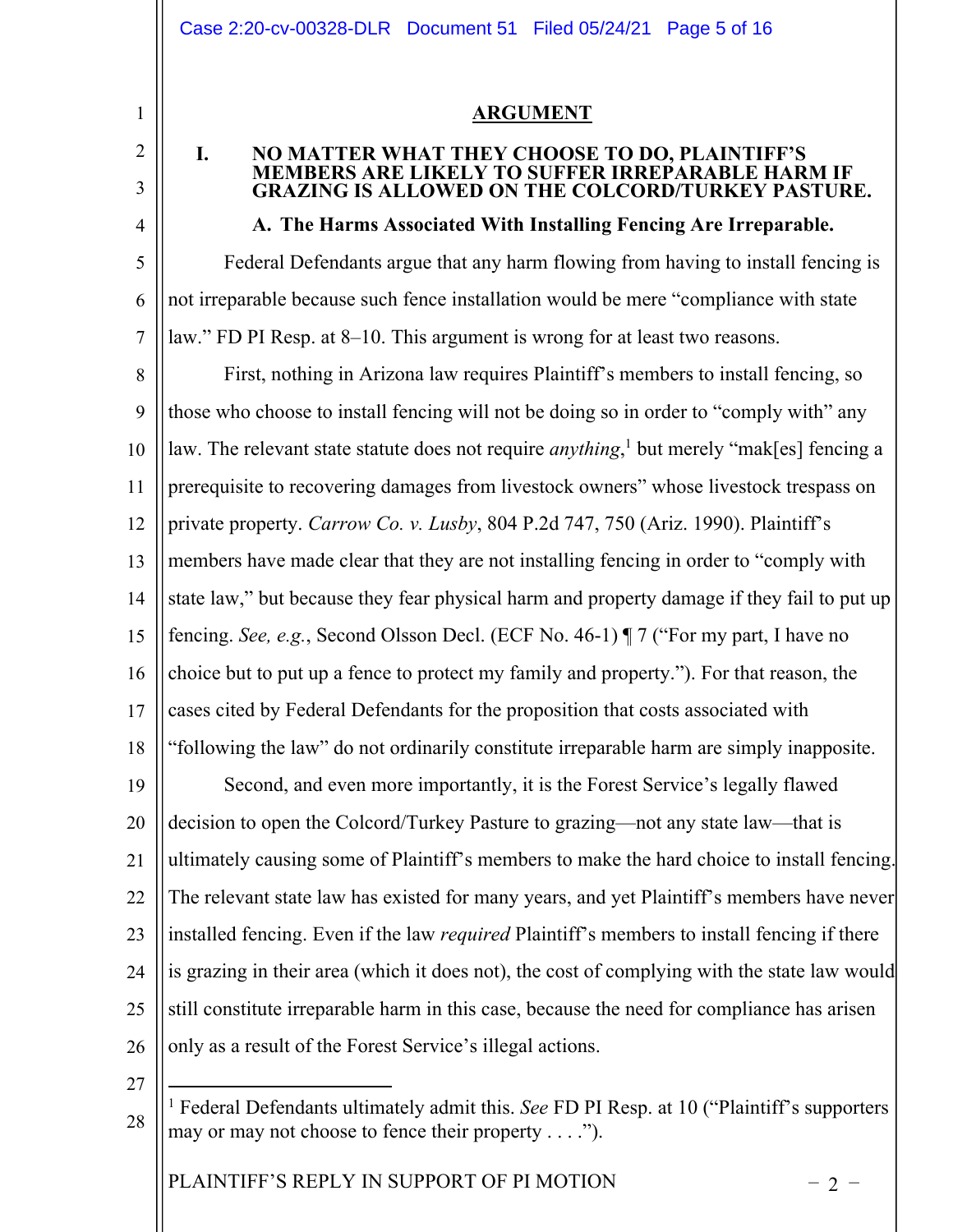### Case 2:20-cv-00328-DLR Document 51 Filed 05/24/21 Page 6 of 16

1 2 3 4 5 6 7 8 9 10 11 The situation is similar to *California v. Azar*, where the State of California claimed irreparable economic harm due to the threat that the federal government's allegedly illegal action would cause women to lose insurance coverage for contraceptives and "turn to state-based [insurance] programs or programs reimbursed by the state." 911 F.3d 558, 572–73, 581 (9th Cir. 2018). On Federal Defendants' view, this would not be irreparable harm, because California was merely suffering the effects of "complying with" its own laws requiring it to provide contraceptive care to uninsured women. But the Ninth Circuit saw it differently, concluding that California had shown irreparable harm and affirming a preliminary injunction entered by the district court. *Id.* at 581. Under *Azar*, harm connected to installing fencing is irreparable because cattle will be present near Plaintiff's members' homes only as a result of the Forest Service's allegedly illegal actions.

12 13 14 15 16 17 18 19 20 21 22 23 At one point, Federal Defendants appear to suggest that Plaintiff cannot show irreparable harm from installing fencing because such fencing is only necessary to prevent damage from "a lawful use of Forest land." FD PI Resp. at 10. But whether grazing the Colcord/Turkey Pasture is "a lawful use of Forest land" is precisely the merits question at the heart of this case. For purposes of assessing irreparable harm, this Court should assume that Plaintiff is correct about the merits. *See Chaplaincy of Full Gospel Churches v. England*, 454 F.3d 290, 303 (D.C. Cir. 2006) ("Within the irreparable harm analysis itself—which assumes, without deciding, that the movant has demonstrated a likelihood that the non-movant's conduct violates the law—we examine only whether that violation, if true, inflicts irremediable injury."). Thus, the irreparable harm inquiry is whether an *unlawful* authorization of grazing on the Pasture will lead to harm. As shown by Plaintiff's opening preliminary injunction memorandum, the answer is plainly "yes."

- 24
- 25

#### **B. Contrary to Federal Defendants' Arguments, Irreparable Harm Is Likely for Plaintiff's Members Who Do Not Install Fencing.**

26 27 28 Federal Defendants next argue that it is "unlikely" that Plaintiff's members who do not install fencing will be harmed in the absence of an injunction. FD PI Resp. at 10– 13. Of course, in making this argument, Federal Defendants must try to somehow explain

PLAINTIFF'S REPLY IN SUPPORT OF PI MOTION  $-3$  –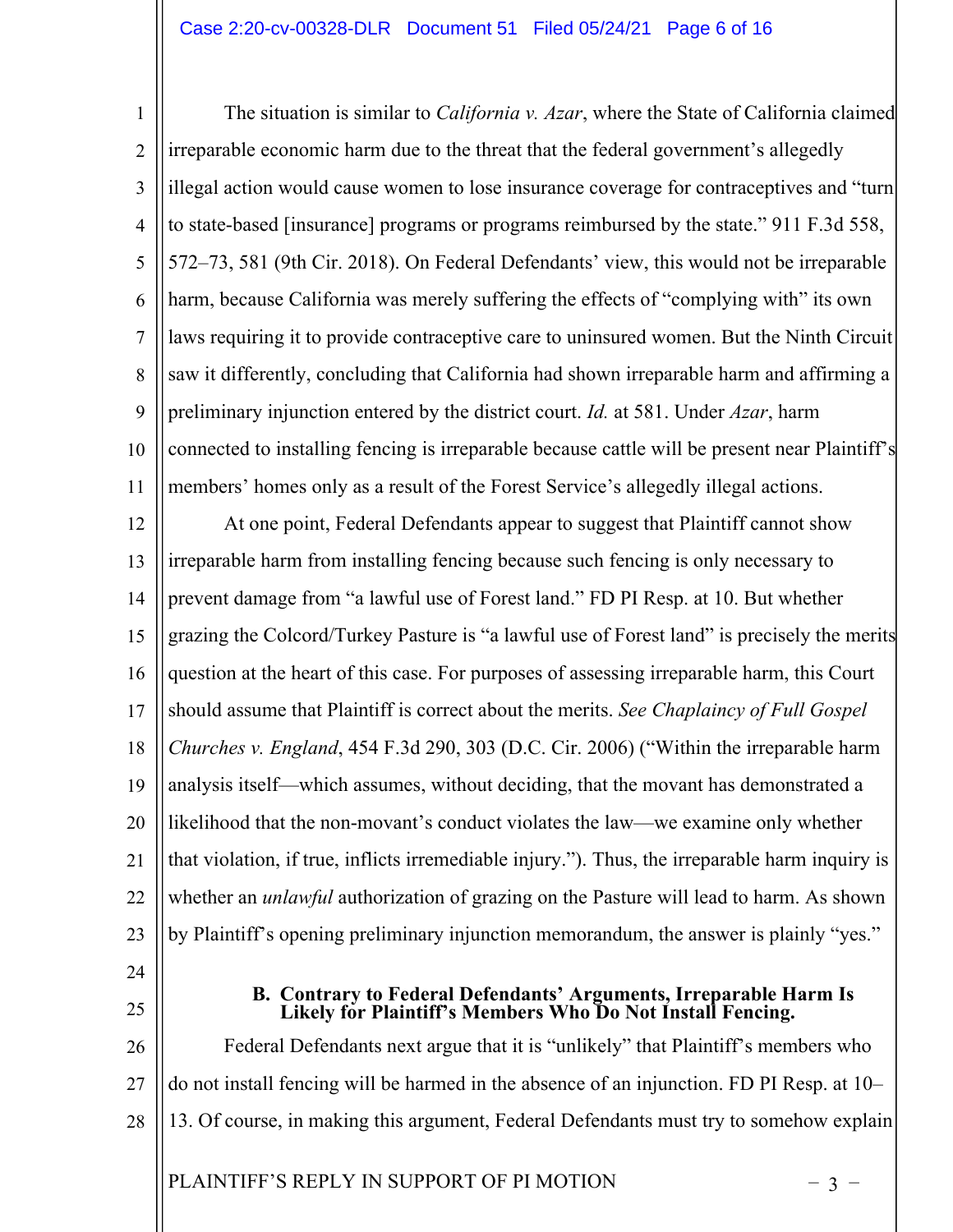1 2 3 4 5 6 away the events of 2015—the one year in recent history in which grazing occurred on the Colcord/Turkey Pasture. As laid out at length in earlier filings, 2015 saw Plaintiff's members endure dangerous encounters with cattle, harms to their recreational interests, and other negative impacts from cattle grazing on the Pasture. *See* PI Memo. (ECF No. 45) at 3–5; Pl. SJ Memo. (ECF No. 33) at 6–7, 20–23. A repeat of 2015 would clearly lead to likely irreparable harm. *See* PI Memo. at 12–13.

7 8 9 10 11 12 13 14 15 16 17 18 Faced with this reality, Federal Defendants attempt several different evasive maneuvers, none of which is convincing. Perhaps most astonishingly, Federal Defendants argue that, because Plaintiff has not claimed that any *actual* physical injury or property damage occurred in 2015, such harms are not likely this summer.<sup>2</sup> FD PI Resp. at  $11-12$ . This is, to put it bluntly, the inane logic of the drunk driver who managed to make it home without a scratch last time and is now convinced that it is perfectly safe to try again. The fact that several of Plaintiff's members narrowly avoided physical injury and property damage in 2015 does not mean that such harm is less likely to occur in the future—it means that Plaintiff's members got lucky. Moreover, even if Plaintiff's members again get lucky and "only" endure close calls with cattle, the fear and anxiety caused by those experiences would amount to irreparable harm. *See Chalk v. U.S. Dist. Ct. C.D. Cal.*, 840 F.2d 701, 709 (9th Cir. 1988).

19 20 21 22 23 Federal Defendants' second tactic is to try to distinguish the circumstances in 2015 from the circumstances this year. They point out that slightly more cattle were authorized to graze in 2015 than this year. FD PI Resp. at 11. That is true, but cattle will graze the Colcord/Turkey Pasture for longer this year. *Compare* Ex. L (ECF No. 47-2) at 2 (three months in 2021), *with* FS000023Sup (less than two and a half months in 2015). In fact,

24

25 26 27 28 <sup>2</sup> Federal Defendants spend an inordinate amount of time arguing that cattle do not pose any more of a threat to the integrity of septic systems than the elk and deer prized by Plaintiff's members. FD PI Resp. at 12. There is an easy answer to this argument: the average bull elk weighs around 600–800 pounds, the average elk cow weighs around 450–600 pounds, and deer weigh far less, whereas the average mature cow in Arizona weighs 1,200–1,400 pounds and the average bull even more. *See* Ex. R.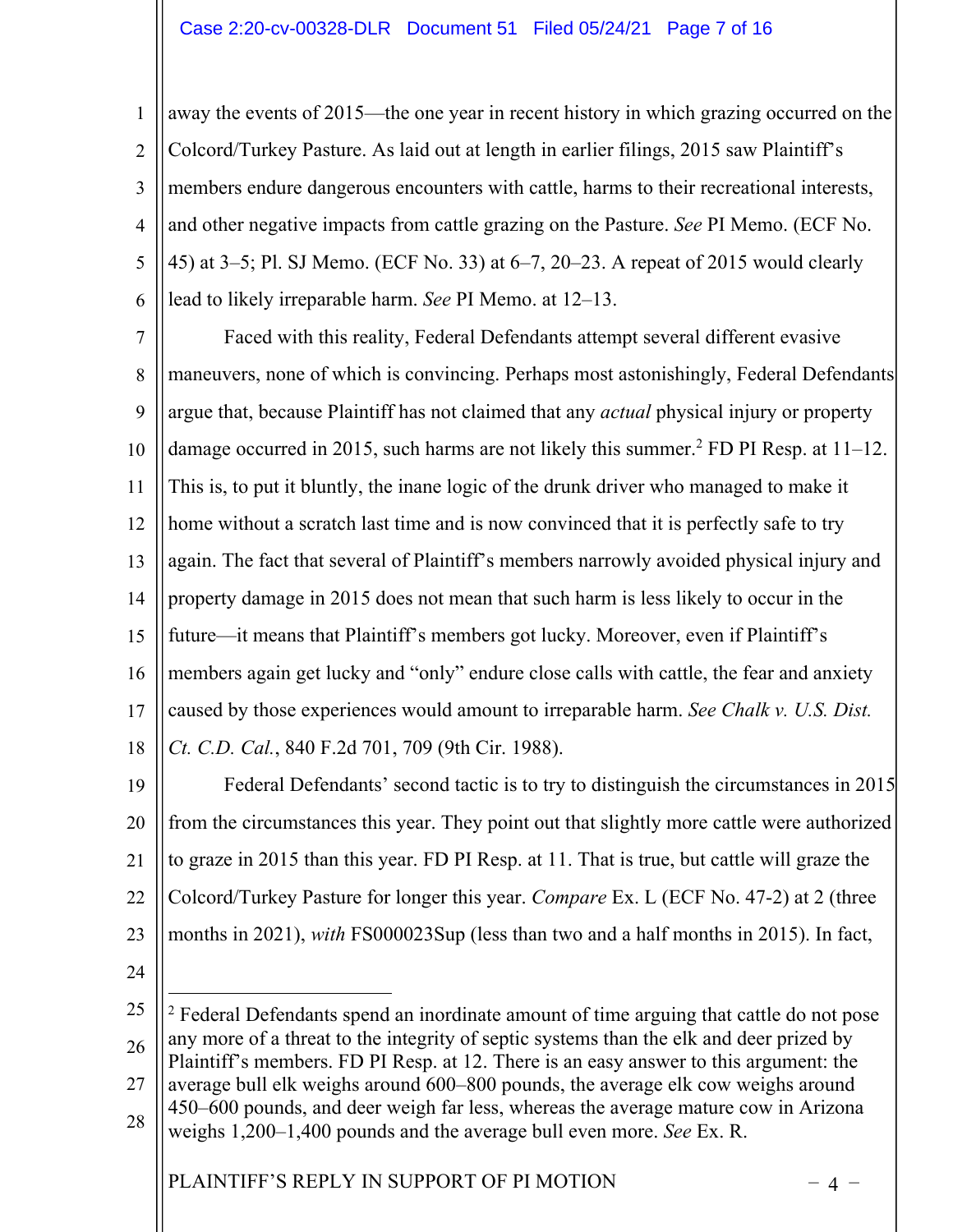1 2 the grazing intensity in terms of animal unit months ("AUMs") will actually be slightly *higher* this year than in 2015: roughly 858 AUMs this year versus 797 AUMs in 2015.

3 4 5 6 7 8 9 10 11 12 13 14 15 16 17 18 19 20 Federal Defendants also try to distinguish this year from 2015 by pointing to different weather conditions—specifically, the severity of the current drought. FD PI Resp. at 11. In his declaration, Forest Service employee Jeffrey Sturla states that "there is little if any free water near the subdivisions" this year and speculates that "there may have been scattered water in drainages [in 2015] that allowed cattle to stray further from developed water sources, which allowed some to make it to the communities . . . ." Sturla Decl. (ECF No. 49-2) I 11. This speculative attempt to distinguish this year from 2015 ignores the fact that both 2015 and 2014 were drought years in the area (albeit not as bad years as now). Ex. S. Moreover, Mr. Sturla's statement that there is "there is little if any free water near the subdivisions" this year is refuted by Jim Olsson, who has lived in the area for more than 30 years, and by the Forest Service's own analysis. According to Mr. Olsson, there are several perennial springs located in and near the communities that provide water for wildlife, including Allenbaugh Spring. Third Olsson Decl. (Ex. T) ¶¶ 6–9. This is corroborated by the Forest Service's own analysis, which identified Allenbaugh Spring and another spring near the communities as two of only seven "key reaches" on the Bar X—that is, "stream channels/springs/riparian areas . . . selected to survey because they are representative, responsive to changes in management, accessible to livestock, and contain key species." FS006394; *see also* FS001554 (detailed map).

21 22 23 24 25 26 27 28 Federal Defendants' third tactic is to baselessly deny the truth of the sworn assertions made by Plaintiff's members or try to undermine those assertions by offering generalized statements of their own. For instance, Federal Defendants argue that Bar X cattle are not aggressive, making dangerous encounters between humans and cattle unlikely. FD PI Resp. at 12; Hemovich Decl. (ECF No. 49-1) ¶ 9. This might come as news to Jim Olsson, who watched a Bar X bull nearly run over his wife, or Michael Lemon, who was charged by cows on his driveway. First Olsson Decl. (ECF No. 35-1) ¶ 9; Lemon Decl. (ECF No. 46-2) ¶ 7. Similarly, Federal Defendants suggest that cattle

PLAINTIFF'S REPLY IN SUPPORT OF PI MOTION  $-5$  –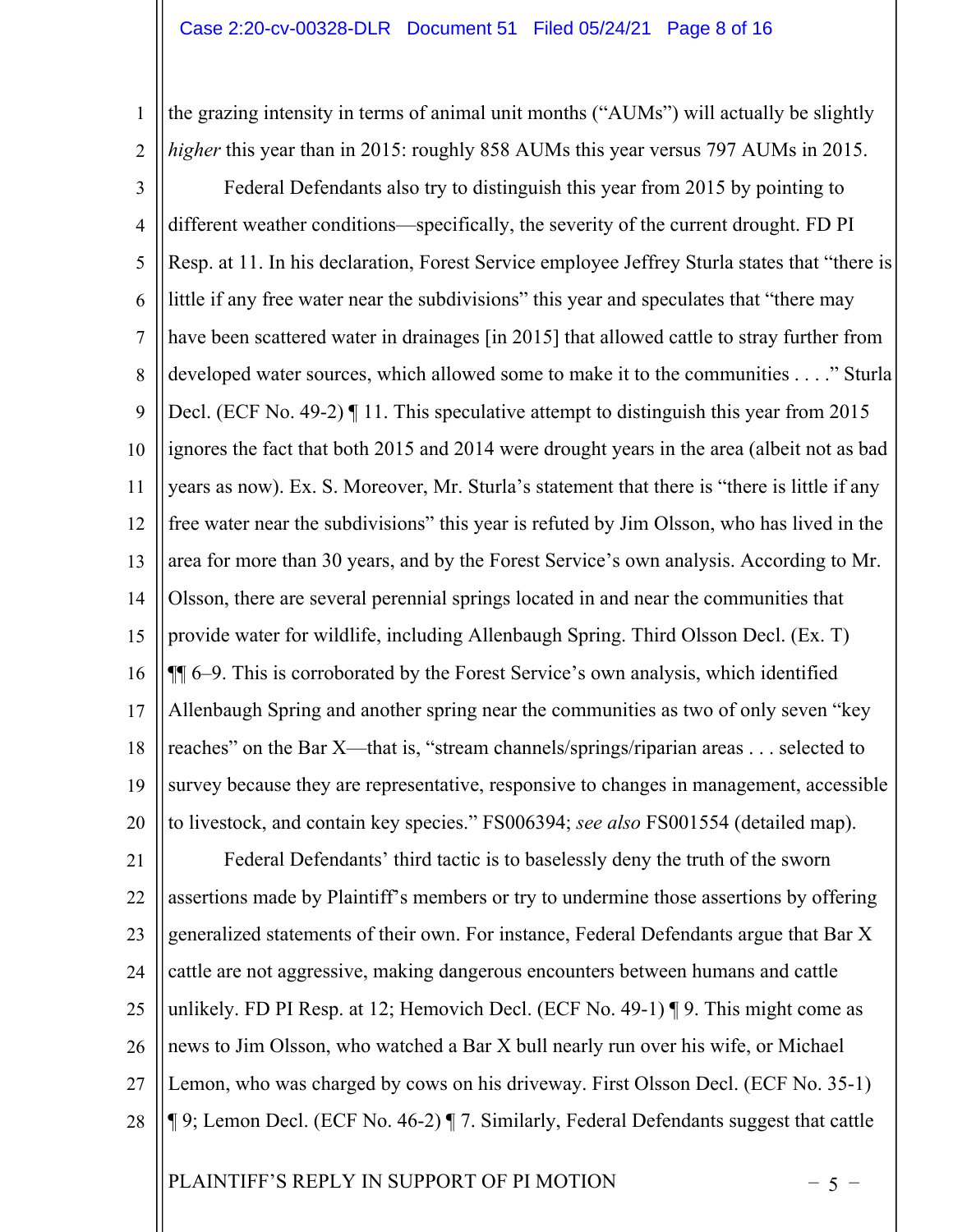1 2 3 4 5 6 7 8 do not and are not likely to drive away elk, deer, and other wildlife from the area, calling Plaintiff's claims to the contrary "unsupported." FD PI Resp. at 13. But multiple sworn declarations—based on personal observations<sup>3</sup>—recount how elk and deer were driven away from the area surrounding the Colcord and Ponderosa communities in 2015. *See, e.g.*, Lemon Decl. ¶ 6 ("I recall in [2015], when the cattle were in, that we did not see much of the deer—they basically disappeared."). This is consistent with the history of the Bar X: grazing drove away elk, deer, and turkey in the 1970s, and those species did not make a comeback until grazing was drastically reduced. SOF (ECF No. 34) ¶¶ 22, 29.

9 10 11 12 13 14 15 16 17 18 19 20 21 22 23 Finally, Federal Defendants argue that any risk of harm will be reduced by "additional mitigation measures" that the permittee has agreed to implement which will supposedly lessen the likelihood of cattle intruding on Plaintiff's members' properties. FD PI Resp. at 13. Of course, the very fact that these measures are being proposed is a tacit admission by Federal Defendants and the permittee that Bar X cattle are likely to find their way to the Colcord and Ponderosa communities. The proposed measures are unlikely to change that fact. For one thing, they are unenforceable, so there is no guarantee that they will occur, and they should not be relied on to undercut a showing of irreparable harm. *Cf. Ctr. for Biological Diversity v. Bernhardt*, 982 F.3d 723, 743–48 (9th Cir. 2020) (agencies cannot rely on unenforceable mitigation measures in assessing the effects of an action on endangered species). And the promise to make weekly "efforts on horseback . . . to try and keep cattle away from private homes that have not fenced their property" is a mostly empty promise—the permittee is *already* required "to furnish sufficient riders or herders for proper distribution, protection, and management of cattle on the allotment." FS006537. Moreover, herding did not prevent problems in 2015.

24 25

As for the permittee's promise not to "place salt, minerals, or protein supplements near the" communities, that promise, even if kept, will do little to keep cattle from

26

27 28 <sup>3</sup> In contrast, Federal Defendants rely on hearsay. The Hemovich declaration refers rather vaguely to "[s]tatistics from the Arizona Game and Fish Department" that have been "presented verbally" at meetings at which Mr. Hemovich has been present. Hemovich Decl.  $\P$  6. The statistics themselves are not offered as evidence.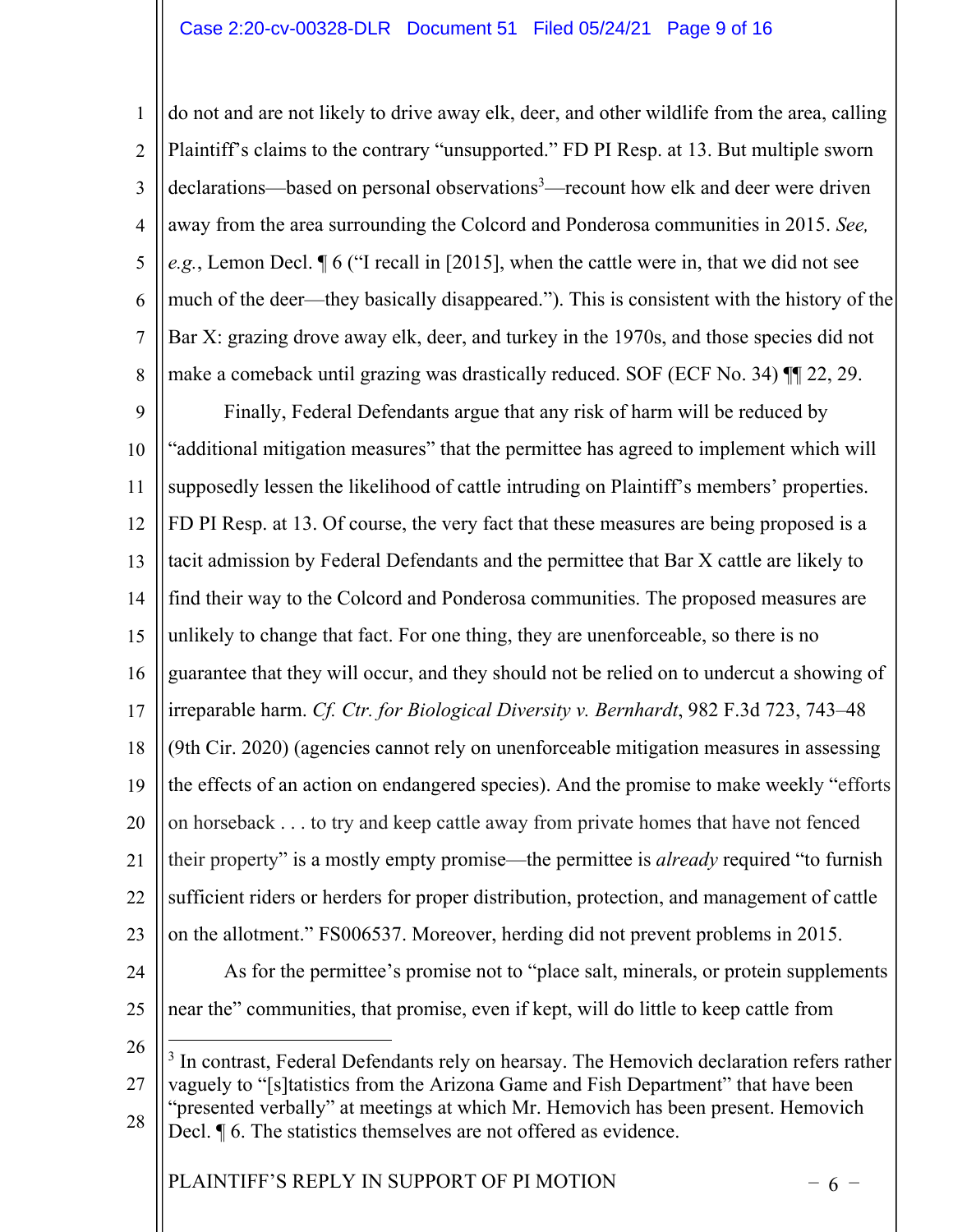1 2 3 4 5 6 exploring the entire Colcord/Turkey Pasture. When overstocking or drought leads to a scarcity of forage, cattle tend to spread out to seek available forage, regardless of where salt and protein supplements are located. *See* FS003309 (1978 analysis of the Bar X discussing how, under poor range conditions caused by overstocking, "the search for forage by livestock has distributed grazing into all of the accessible areas" and "the use of salt as a distribution tool is of no great value").

7 8 9 10 11 12 13 14 Federal Defendants are right about one thing: "[m]any of Plaintiff's alleged harms reflect concerns that injury or conflict with cattle *might* occur in the future." FD PI Resp. at 11. But, contrary to Federal Defendants' implication, Plaintiff is not required to show a *certainty* of future harm to obtain relief. *See Small v. Avanti Health Sys., LLC*, 661 F.3d 1180, 1191 (9th Cir. 2011) ("[W]hile 'likely' is a higher threshold than 'possible,' [a plaintiff] need not prove that irreparable harm is certain or even nearly certain."). The question is whether irreparable harm is *likely*. *Id*. As much as Federal Defendants resist it, the best available evidence going to that question is what happened in 2015.

- 15
- 16

#### **C. Federal Defendants Have Not Undermined Plaintiff's Showing of Irreparable Harm Related to Recreational and Aesthetic Interests and Road Safety.**

17 18 19 20 21 22 23 24 25 Federal Defendants' arguments concerning other likely harms to Plaintiffs' members are no more convincing. First, as discussed above, Federal Defendants have done nothing to undermine Plaintiff's factual showing of irreparable harm connected to decreased opportunities to view elk, deer, and other wildlife. And Federal Defendants' legal argument that any diminishment in opportunities to view such wildlife would not be irreparable because such wildlife could later return is simply wrong as a matter of law. *See, e.g.*, *Ariz. Dream Act Coal. v. Brewer*, 757 F.3d 1053, 1068 (9th Cir. 2014) (holding that harm of a temporary nature can be irreparable). Similarly misguided is Federal Defendants' characterization of Plaintiff's

26 members' recreation-related harms. Federal Defendants frame Plaintiff's members'

- 27 concerns as "[a] subjective and personal aversion to encountering cattle while recreating
- 28 in the Forest." FD PI Resp. at 14. But Plaintiff's members are not unreasonably claiming

PLAINTIFF'S REPLY IN SUPPORT OF PI MOTION  $-7$  –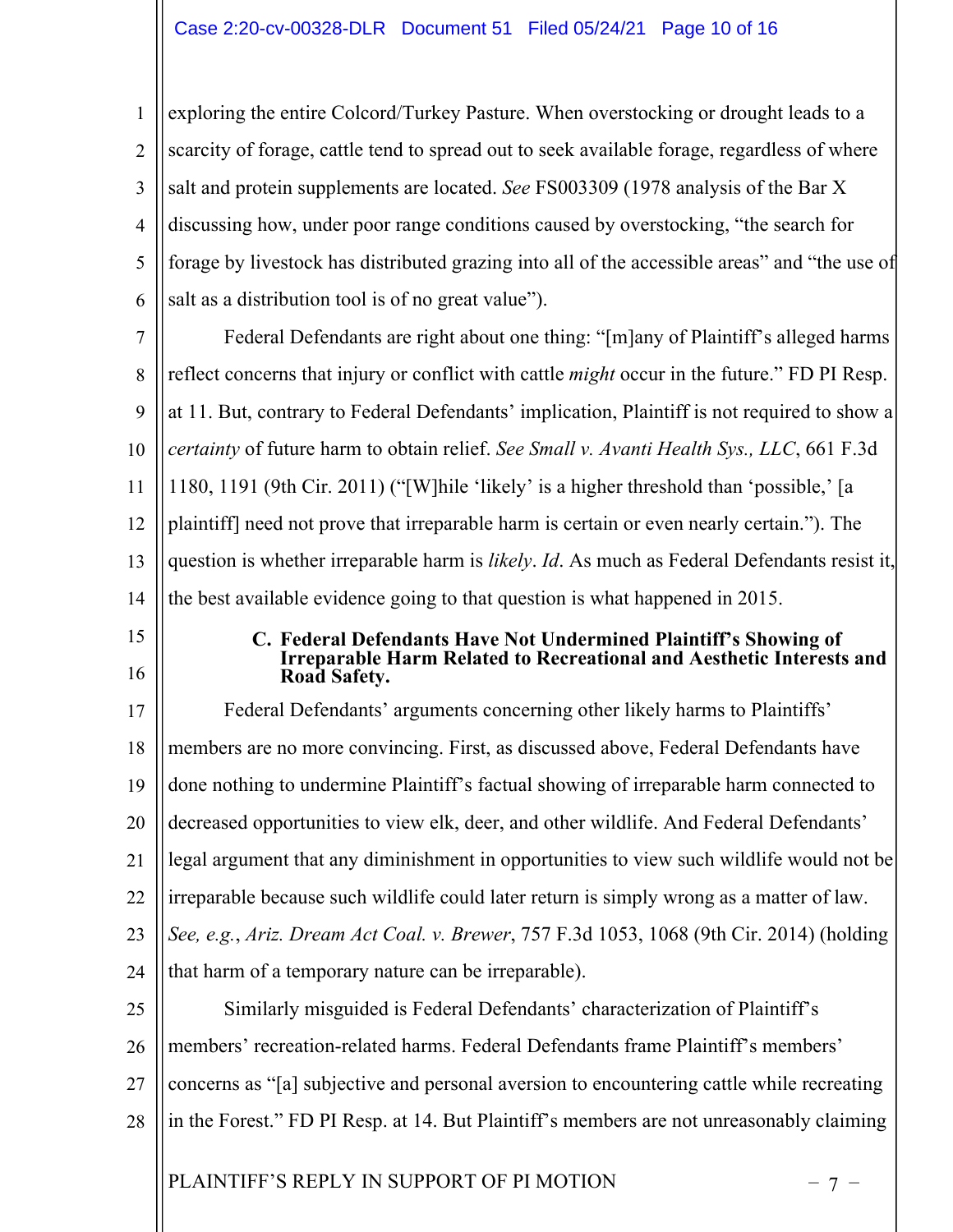# Case 2:20-cv-00328-DLR Document 51 Filed 05/24/21 Page 11 of 16

1 2 3 4 5 that they will be irreparably harmed by the mere presence of cattle; rather, their recreational interests will be impaired due to entirely reasonable worries about swimming in or drinking water contaminated by cattle feces, First Olsson Decl. ¶ 22; Poulin Decl. (ECF No. 46-5) ¶ 9; or being injured by cattle that are located in or along Haigler Creek or directly on hiking trails, Branco Decl. (ECF No. 46-3) ¶ 11; Lemon Decl. ¶ 10.

6 7 8 9 10 11 12 13 14 15 16 17 18 19 20 21 22 In another attempt to rebut the specific assertions made by Plaintiff's members, Federal Defendants point to the fact that the Forest Service concluded during the NEPA process that allowing grazing on the Colcord/Turkey Pasture "will not significantly impact resources on the Bar X, including recreation." FD PI Resp. at 14–15. This utterly misses the point that the reasonableness (and the legality) of that conclusion is part of what is at issue in this case. *See* Pl. SJ Memo. at 22–23 (discussing the Forest Service's inadequate analysis of recreation impacts). Federal Defendants cannot rely on the shoddy analysis of the Final EA to undercut Plaintiff's showing of irreparable harm. On the contrary, the Court should assume for purposes of the irreparable harm analysis that Plaintiff is right about the merits. *Chaplaincy of Full Gospel Churches*, 454 F.3d at 303. Finally, Federal Defendants attempt to undercut the threat of harm posed by cattle in roads by arguing that "Plaintiff has . . . not offered any evidence that cattle would pose more of a danger in roadways than deer and elk." FD PI Resp. at 12 n.6. This ignores the fact that Plaintiff's members have explained that Bar X cattle are *particularly* difficult to see at night because of their dark color. Poulin Decl. ¶ 10; Briggs Decl. (ECF No. 46-7) ¶ 10. Moreover, whatever baseline risk elk and deer may pose to motorists, Plaintiff's members' declarations show that cattle create a high *additional* risk to motorists.

23

24

**II. FEDERAL DEFENDANTS GREATLY OVERSTATE THE L HARM TO THE GRAZING PERMITTEE FROM AN INJUNCTION.**

25 26 27 28 Federal Defendants argue that preliminary relief would not serve the public interest and that the balance of equities does not tip in favor of Plaintiff. FD PI Resp. at 15–17. A large part of Federal Defendants' argument on these points centers on the supposed harm that a preliminary injunction would cause to the permittee. *Id.* at 16–17.

PLAINTIFF'S REPLY IN SUPPORT OF PI MOTION  $-8$  –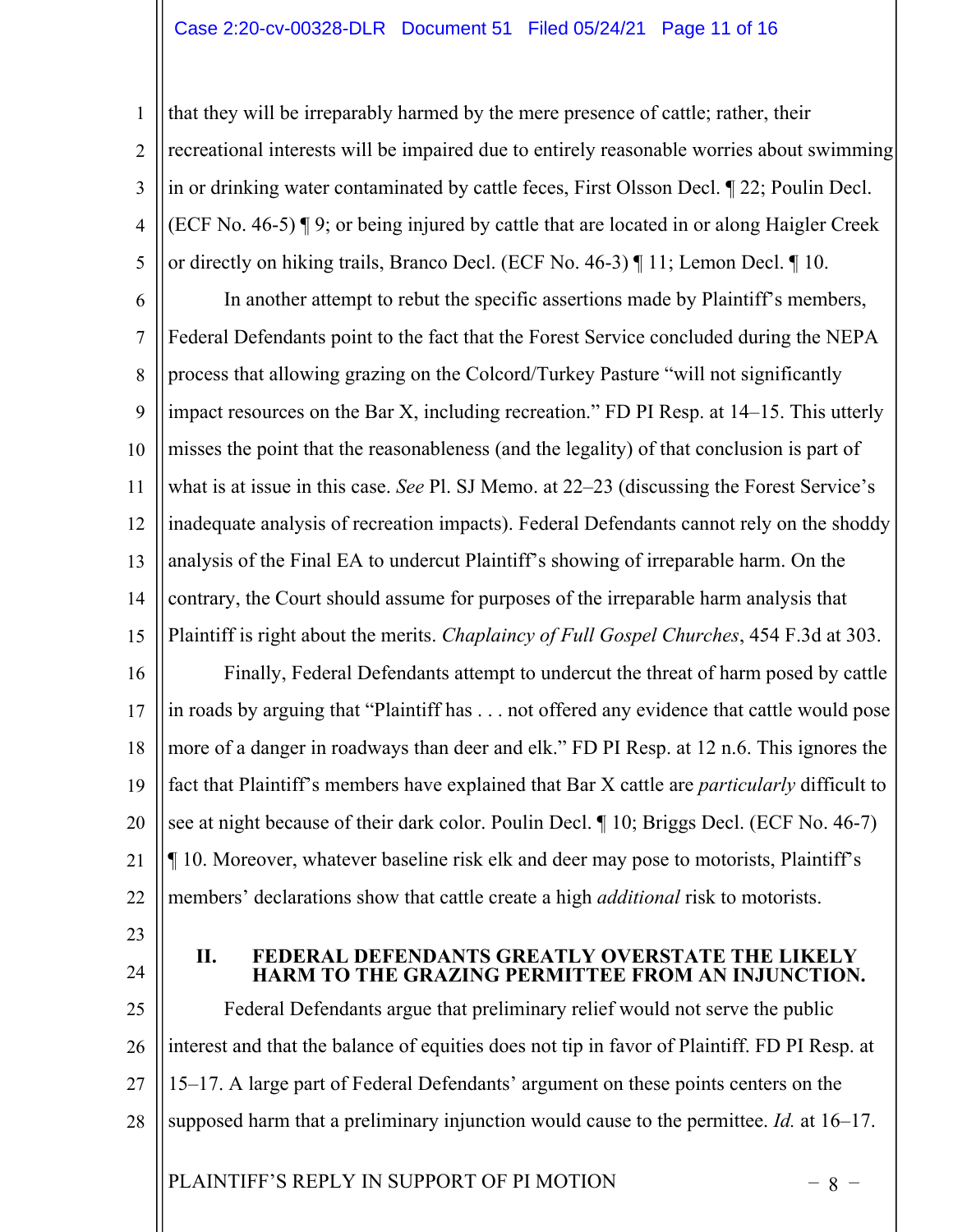1 Federal Defendants greatly overestimate the likely magnitude of that harm.

2

3 4 5 6 7 8 9 10 11 12 13 14 15 16 17 As an initial matter, Federal Defendants' assertion that the permittee has already "reduced [its] livestock operation to its core herd" is false. *See* FD PI Resp. at 16; Sturla Decl. ¶ 5. In his declaration, Mr. Hemovich does not state that the herd has been reduced to its "core herd," but rather states that the Bar X, LLC is "at 32% of [its] carrying capacity of cattle and . . . sold all [its] calves in the Fall." Hemovich Decl. ¶ 4. This "32% of carrying capacity" figure refers to the 195 cow/calf pairs and 19 bulls authorized in the 2021 AOI—the number and type of cattle allowed to graze on the Bar X this year and that are set to graze the Colcord/Turkey Pasture this summer.<sup>4</sup> FD PI Resp. at 6; Sturla Decl. ¶ 7. That is *more cattle* than the permittee grazed on the Bar X in each of the last three years. *See* Ex. K (ECF No. 47-1) at 1 (133 cow/calf pairs, 16 bulls, and 82 yearlings in 2020 for a total of 2,538 AUMs); FS000049Sup (113 cow/calf pairs and 17 bulls in 2019); FS000041Sup (120 cow/calf pairs and 10 bulls in 2018). In other words, the permittee did not *reduce* its herd to its core before this grazing season, but rather made the herd *bigger*. Inexplicably, the Forest Service authorized that expansion despite the high likelihood of continued drought this year. *Compare* Ex. L at 1 (2021 AOI dated January 11, 2021), *with* Ex. U (drought forecast from December 2020). Recent history makes clear that the permittee is entirely capable of reducing its

18 19 20 21 22 23 herd below its current size. <sup>5</sup> When Plaintiff first sued the Forest Service in 2018, that year's original AOI authorized the permittee to graze 240 cow/calf pairs and 18 bulls year-long and 120 yearlings for five months. FS000036Sup. Just two months after suit was filed, the Forest Service issued an amended AOI authorizing only 120 cow/calf pairs and 10 bulls for the remainder of the year, FS000041Sup—half as many as had been

24

25 26 27 28 <sup>4</sup> Whether the Forest Service accurately and reasonably determined the "carrying" capacity" of the Bar X is one of the merits issues in this case, so it is somewhat misleading for Federal Defendants and Mr. Hemovich to use that figure as a reference. <sup>5</sup> Further proof that the permittee's herd of 195 cow/calf pairs and 19 bulls is above its core size is the fact that, according to the Animal and Plant Health Inspection Service, "small-scale cow-calf operations . . . with fewer than 100 beef cows . . . account[] for 90.4 percent of all farms with beef cows" in the United States. Ex. V at 1.

PLAINTIFF'S REPLY IN SUPPORT OF PI MOTION  $-9 -$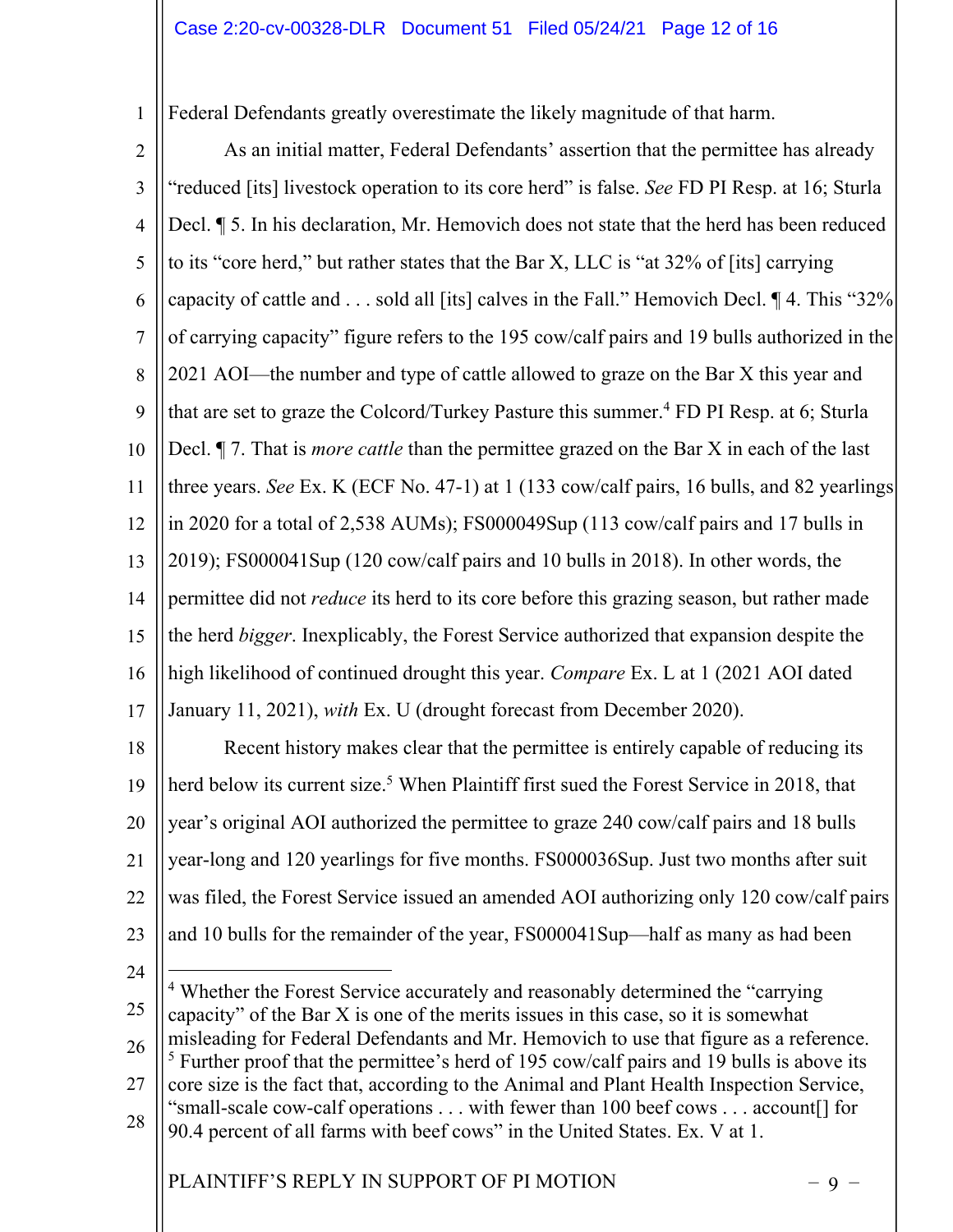1 2 3 4 originally authorized and far less than the 195 cow/calf pairs and 19 bulls that currently make up the herd. Thus, Federal Defendants' suggestion that the permittee *must* use the Colcord/Turkey Pasture this summer—that there is no other option such as further reducing herd size—is not supported by the facts.<sup>6</sup>

5 6 7 8 9 10 11 12 13 14 15 16 Federal Defendants also overstate the likely harm to the permittee by ignoring the government programs that can cushion the blow of any economic damage flowing from the combination of drought and Plaintiff's requested relief.7 The U.S. Department of Agriculture's Livestock Forage Disaster Program ("LFP"), for instance, provides up to \$125,000 a year to ranchers to compensate for losses caused by drought. *See* Ex. W (describing program); *see also* 7 U.S.C. § 9081(c). The LFP pays ranchers based on drought conditions in their county as measured by the U.S. Drought Monitor. 7 U.S.C. § 9081(c)(3)(D)(ii); Ex. W at 1. For this year, the Drought Monitor has already rated Gila County as being in an "exceptional drought" for four weeks, Ex. X, so ranchers may receive the maximum possible LFP assistance to which they are entitled. *See* 7 U.S.C. § 9081(c)(D)(ii)(II)(cc). The Bar X permittee applied for and received benefits under the LFP in 2018, Ex. Y, and there is no reason to think he will not receive assistance again.

17

# **III. AN INJUNCTION WOULD SERVE THE PUBLIC INTEREST.**

18 19 20 21 22 Federal Defendants point to several reasons (in addition to the supposed harm to the permittee) why a preliminary injunction would not serve the public interest. FD PI Resp. at 15–17. None of those reasons holds up under scrutiny. First, Federal Defendants' argument that an injunction would "usurp the discretion that Congress delegated to the Forest Service," *id.* at 15–16, again misunderstands the preliminary injunction analysis.

23

24 25 26 27 28 <sup>6</sup> In his declaration, Mr. Hemovich states that the Bar X, LLC would "*probably* have to destock [its] entire herd" if not allowed to use the Colcord/Turkey Pasture this summer. Hemovich Decl. ¶ 4 (emphasis added). But there is no explanation as to *why* this would be a likely course of action, nor is there any explanation as to why a less drastic action—a further reduction of the herd size—would not be more appropriate. And there is no acknowledgment that the Bar X herd size is *larger* this year than in the last three years.  $<sup>7</sup>$  The Acting Forest Supervisor for the Tonto National Forest referred grazing permittees</sup> to these programs in his January 21, 2021 letter. ECF No. 49-3 at 2.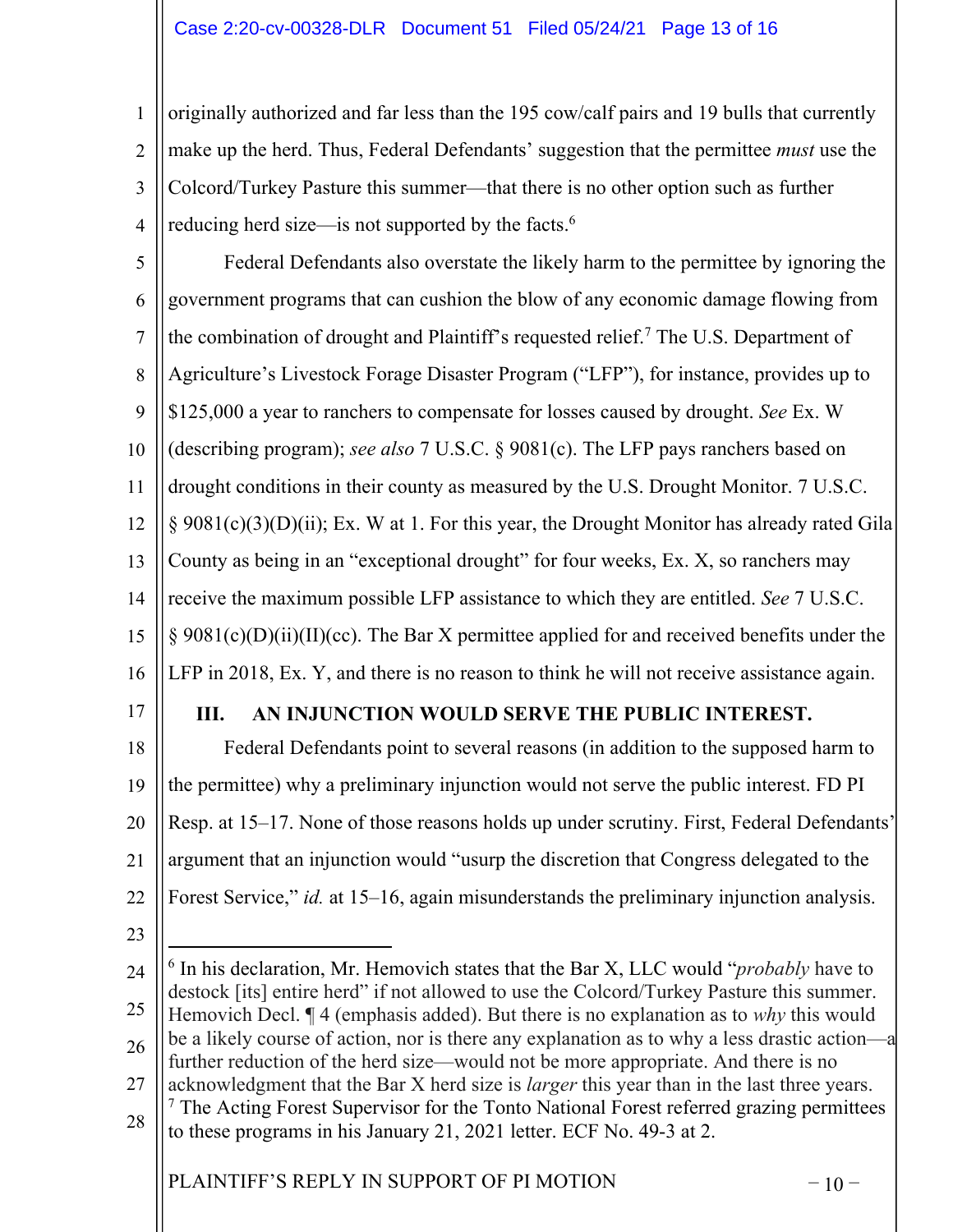## Case 2:20-cv-00328-DLR Document 51 Filed 05/24/21 Page 14 of 16

1 2 3 4 5 6 When assessing the public interest, the Court should assume that Plaintiff is right about the merits—that is, that the Forest Service violated the law in authorizing grazing on the Colcord/Turkey Pasture and thus misused its delegated authority. *See Cuviello v. City of Vallejo*, 944 F.3d 816, 834 (9th Cir. 2019) (preliminary injunction to halt enforcement of an ordinance on First Amendment grounds was in the public interest because there is a "significant public interest in upholding free speech principles" (cleaned up)).

7 8 9 10 11 12 13 14 15 Second, Federal Defendants' suggestion that many members of the community (and others) actually *support* ranching is largely irrelevant. *See* FD PI Resp. at 16. There is no evidence that these people would be *irreparably* harmed in any way by the relief that Plaintiff seeks; indeed, aside from Mr. Hemovich, who obviously has a particular interest in the outcome of this case, Federal Defendants have not attempted to secure any declarations from such members of the public, instead relying on hearsay statements drawn from the administrative record. Unlike Plaintiff's members, who will suffer irreparable harm in the absence of an injunction, these members of the public may *at worst* be slightly chagrined at seeing a delay in grazing on *part of* the Bar X.

16 17 18 19 20 The concern that an injunction would stop the permittee from engaging in activities that benefit wildlife is overblown. *See* FD PI Resp. at 17. Plaintiff's requested injunction would not stop all grazing on the Bar X, but would merely delay grazing on the Colcord/Turkey Pasture until final judgment is entered. The permittee would be free to continue his laudable habitat improvement projects on the rest of the Bar X.

21 22 23 24 25 26 Finally, Federal Defendants' argument that grazing on the Colcord/Turkey Pasture might help reduce the threat of wildfires is speculative. *See* FD PI Resp. at 15 n.7. Again, the question is whether a *preliminary* injunction will serve the public interest. Whether or not grazing is generally an effective tool to create fuel breaks and prevent future wildfires from spreading out of hand, Federal Defendants offer no reason to think that a one-year delay in grazing one pasture will meaningfully serve that purpose.

- 27
- 28

## **CONCLUSION**

This Court should grant Plaintiff's motion for a preliminary injunction.

PLAINTIFF'S REPLY IN SUPPORT OF PI MOTION  $-11$  –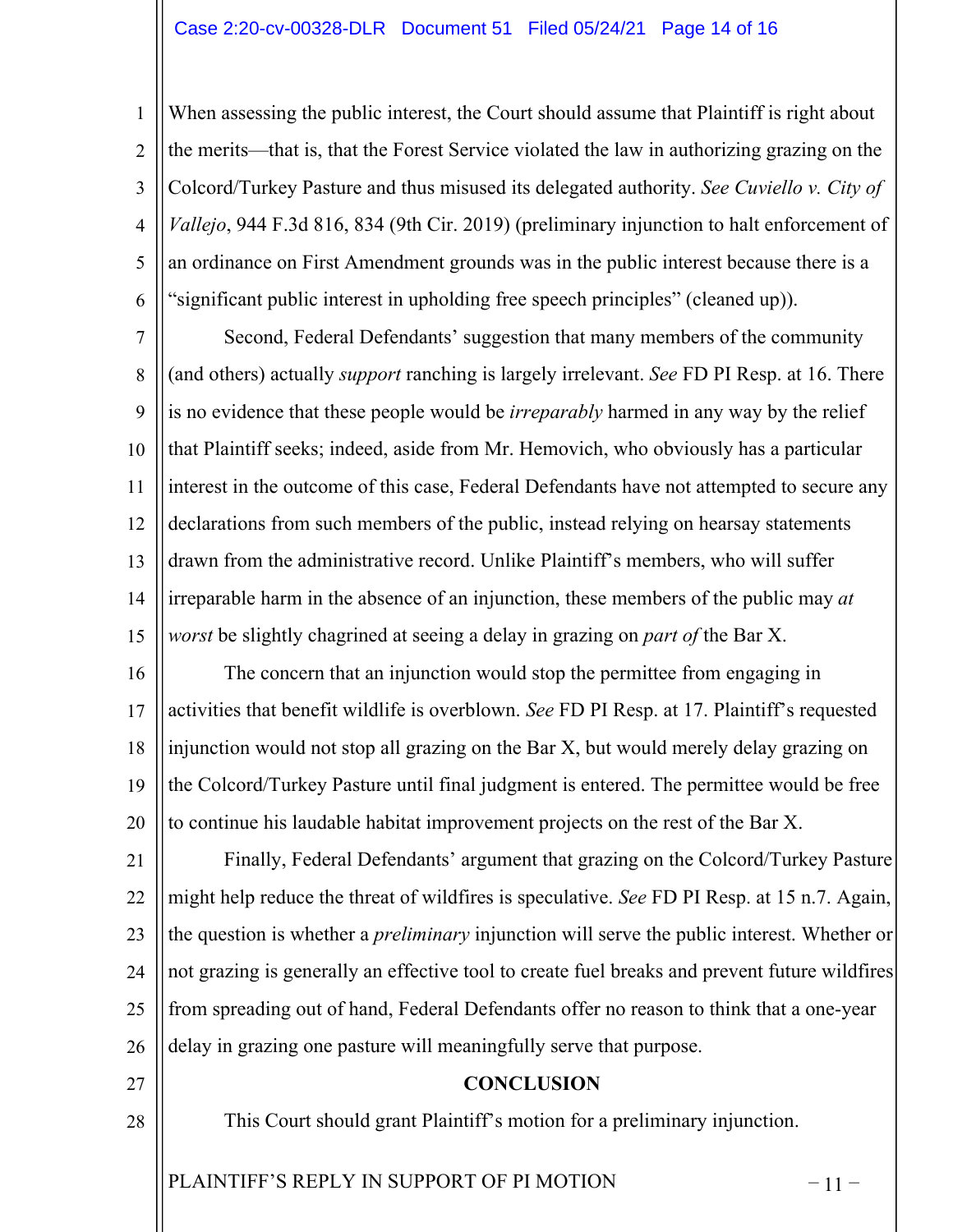|                 | Case 2:20-cv-00328-DLR  Document 51  Filed 05/24/21  Page 15 of 16 |                                                        |  |
|-----------------|--------------------------------------------------------------------|--------------------------------------------------------|--|
| $\mathbf{1}$    | Dated: May 24, 2021                                                | Respectfully submitted,                                |  |
| $\overline{2}$  |                                                                    |                                                        |  |
| 3               |                                                                    | /s/ Andrew R. Missel                                   |  |
| $\overline{4}$  |                                                                    | Lauren M. Rule, pro hac vice<br>Oregon Bar $\#$ 015174 |  |
| 5               |                                                                    | Andrew R. Missel, pro hac vice<br>Oregon Bar #181793   |  |
| 6               |                                                                    | <b>ADVOCATES FOR THE WEST</b>                          |  |
| $\overline{7}$  |                                                                    | 3701 SE Milwaukie Ave., Ste. B<br>Portland, OR 97202   |  |
| 8               |                                                                    | $(503)$ 914-6388                                       |  |
| 9               |                                                                    | lrule@advocateswest.org<br>amissel@advocateswest.org   |  |
| 10              |                                                                    | Richard A. Dillenburg, Esq.                            |  |
| 11              |                                                                    | Arizona Bar # 013813<br>RICHARD A. DILLENBURG, P.C.    |  |
| 12              |                                                                    | 2173 E. Warner Rd., Ste. 101                           |  |
| 13              |                                                                    | Tempe, AZ 85284-3503<br>$(480)$ 668-1924               |  |
| 14              |                                                                    | rich@dillenburglaw.com                                 |  |
| 15              |                                                                    | <b>Attorneys for Plaintiff</b>                         |  |
| 16              |                                                                    |                                                        |  |
| 17              |                                                                    |                                                        |  |
| 18              |                                                                    |                                                        |  |
| 19              |                                                                    |                                                        |  |
| 20              |                                                                    |                                                        |  |
| $\overline{21}$ |                                                                    |                                                        |  |
| 22              |                                                                    |                                                        |  |
| 23              |                                                                    |                                                        |  |
| 24              |                                                                    |                                                        |  |
| 25              |                                                                    |                                                        |  |
| 26              |                                                                    |                                                        |  |
| 27              |                                                                    |                                                        |  |
| 28              |                                                                    |                                                        |  |
|                 |                                                                    |                                                        |  |
|                 |                                                                    |                                                        |  |